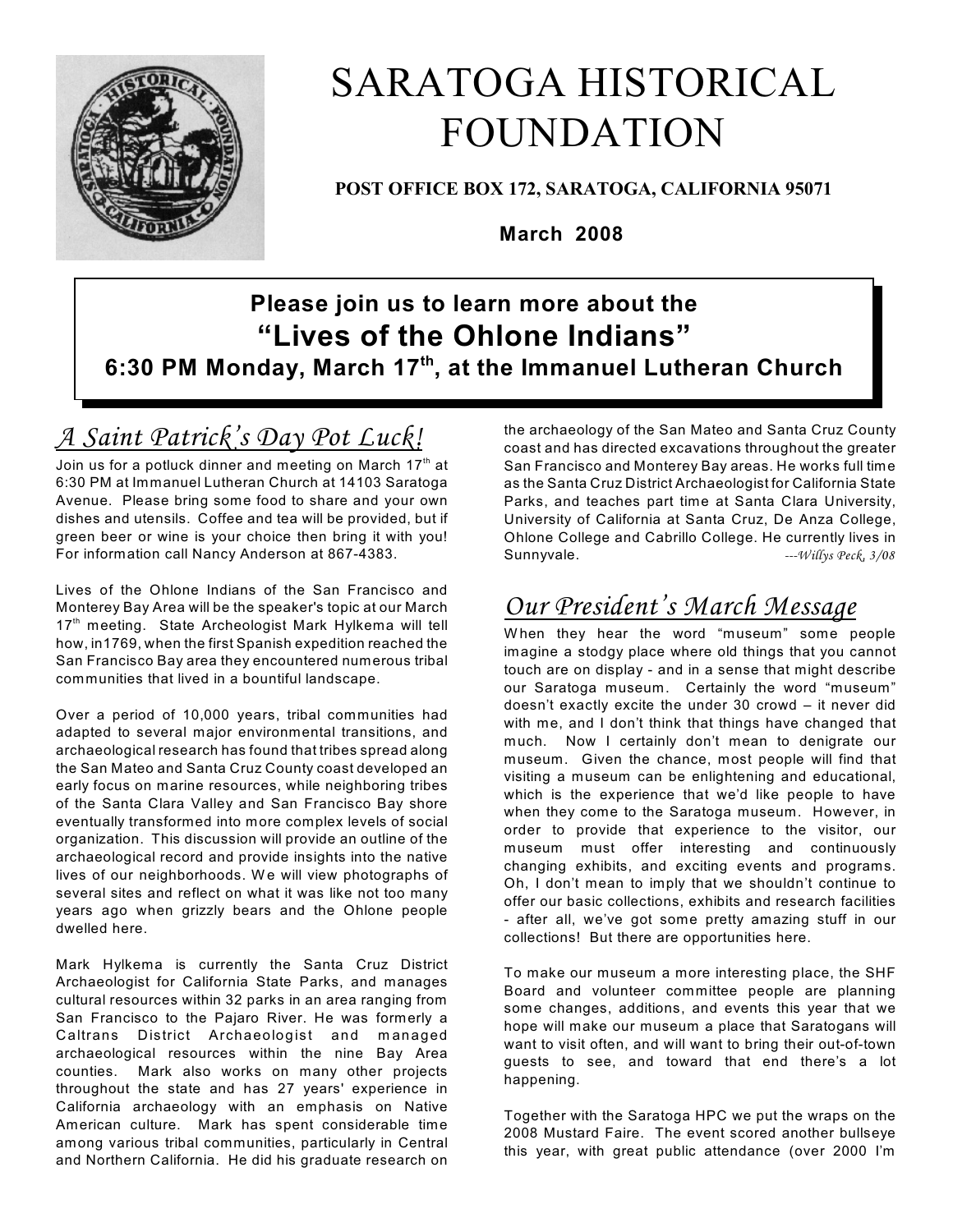told), and many more participants and displays. SHF Board member Nancy Anderson was the event chair this year, and she and her crew put together quite a show. There were more antique cars, engines and tractors, artists and craftspeople, rides, food and entertainment all wrapped up in a four-hour period on a beautiful sunny day!

Our first docent training class was held at the New Almaden Quicksilver Mine and Museum, attended by eleven docents and committee people. Our second docent class is scheduled for March, with more training planned in the future. Our treasured docents are our representatives to the public and this training will make them better equipped to make the museum experience valuable and interesting. Two special exhibits are also planned for this year, and you'll read more on this later. Another first, a docent manual is currently being written and assembled by Peggy Schoppe, our Volunteer Coordinator.

Our next two members meetings (March and May) will feature State Parks Archeologist, Mark Hylkema presenting a two-part multimedia series on the indigenous people of the Saratoga and Central California area. We'll also be working with the Saratoga Village Development Committee on the upcoming Village Fashion Show on March  $9<sup>th</sup>$  and the Village Living History Day on May 24<sup>th</sup>.

Jack Mallory is putting together one of the most interesting tours (at least for me) that you will ever see – the Military Vehicle Museum at Pony Tracks Ranch in Portola Valley – one of the most significant collections of military machinery in the world. This

tour is open first to SHF members and their guests, before the public, so make your plans now!

W hile most visitors to the Museum probably don't realize what goes on "behind the scenes" and just how many people it takes to operate and make the museum a community asset, that's OK. But there are many routine things that must go on, such as managing our financial assets, working out the budget for the year and working with the City on permits, facilities work and changes. We hope to see the long-awaited security systems go in soon which will enable us to bring in some "traveling exhibits", and the landscaping of the park to begin this year. Thanks must certainly go to our Museum Director April Halberstadt for her persistence in working through this landscaping project with all of the players involved – not an easy task!

*We'll Miss Cindie Orr*

**It is with great sadness that we tell of the passing of Cindie Hendrickson Orr. Cindie lived in Saratoga for many years since her youth and was a graduate of Lynbrook High School. For years she raised her family on Oak Street. Her dream was to someday lead Village ghost walks on summer nights**

**Cindie worked at Lupretta's, Skin Prophecy Boutique and most recently at Pat Smith's deli. She was familiar to many of us in the Village. She had a quick smile and kind word.** 

**Cindie was vastly interested in history andwas very well-read. She was a huge patron of the Book-Go-Round. She loved to sew, having made many clothes for herself and her children when they were young. She planned to make costumes for SHF and for her ghost tours. Cindie loved animals, especially her big gray cat.**

**Cindie died in her sleep at the age of 54. We will all miss visiting with her and seeing her smiling face regularly on Big Basin Way and at the Historical Park.**

*---Jenni Taylor and Jill Hunter*

So you see, we want to make your membership in the Foundation and a visit to our museum really positive experiences, som ething valuable and perhaps compelling. We're always looking for new ideas, and would welcome yours! *---Chuck Schoppe*

## *Mustard Faire Biggest & Best Yet*

Our own Nancy Anderson, Event Coordinator, did one amazing job; she seemed to be everywhere at once, never hard to spot in her "mustard halo." Under the auspices of Saratoga Heritage Preservation Commission, led by Steve Kellond, SHF members also worked tirelessly to put together the 7th Annual 'Faire. And how lucky was it that the sun came out just in time for the community, the orchard a touch soggy but no problem for the popular donkey cart rides, with the wonderful addition this year of a giant cart pulled by 2 Clydesdales from W illiams Ranch in La Honda (One

> happy 'Faire-goer planted a thank-you lipstick print on one of the huge noses!).

> W elcomed back were: Paul Conrado and his fellow vintners for wine tasting; Kay Duffy, who set up her easel in the garden for plein air painting; Chuck Shoppe's mechanical exhibits group showing gas engines and tractors; the classic car clubs of Chevy's, Model A's, Model T's and antique fire engine: mustards to taste (over 40) from sweet orange or cranberry to super spicy; Mother Earth; a petting zoo (Velvet rabbits exist!); Taiko drums and The Skillet Lickers among music offerings; Signore Cali and his daughter, Rosemary, cooking pasta to taste that included mustard greens in their recipe; face painting; and art and crafts and food for sale.

New this year, besides the Clydesdales, were the western actors and mock gunfight (Yes, Saratoga's history includes a couple such incidents.); enlarged maps of yesteryear Saratoga displayed in the (nationally designated historic) W arner Hutton House as well as a multimedia presentation of Saratoga's newly renovated McW illiams House (Come by the museum soon if you missed it.); bobbin lace makers from The Lace Museum in Sunnyvale; Backsmith Steve Wiberg demonstrating shoeing horses; Justin Gee and his balloon creations; the Ritard Boys Choir singing acapela and South Bay Accordion Jam; world-reknown graphic designer (recent Utah Olympics!), Ching Yu, sharing his art; community info provided by Saratoga Foothill Club, Master Gardeners, Saratoga Heritage Tree Society, and Am. Ass'n of University W omen; and new food by Lupretta's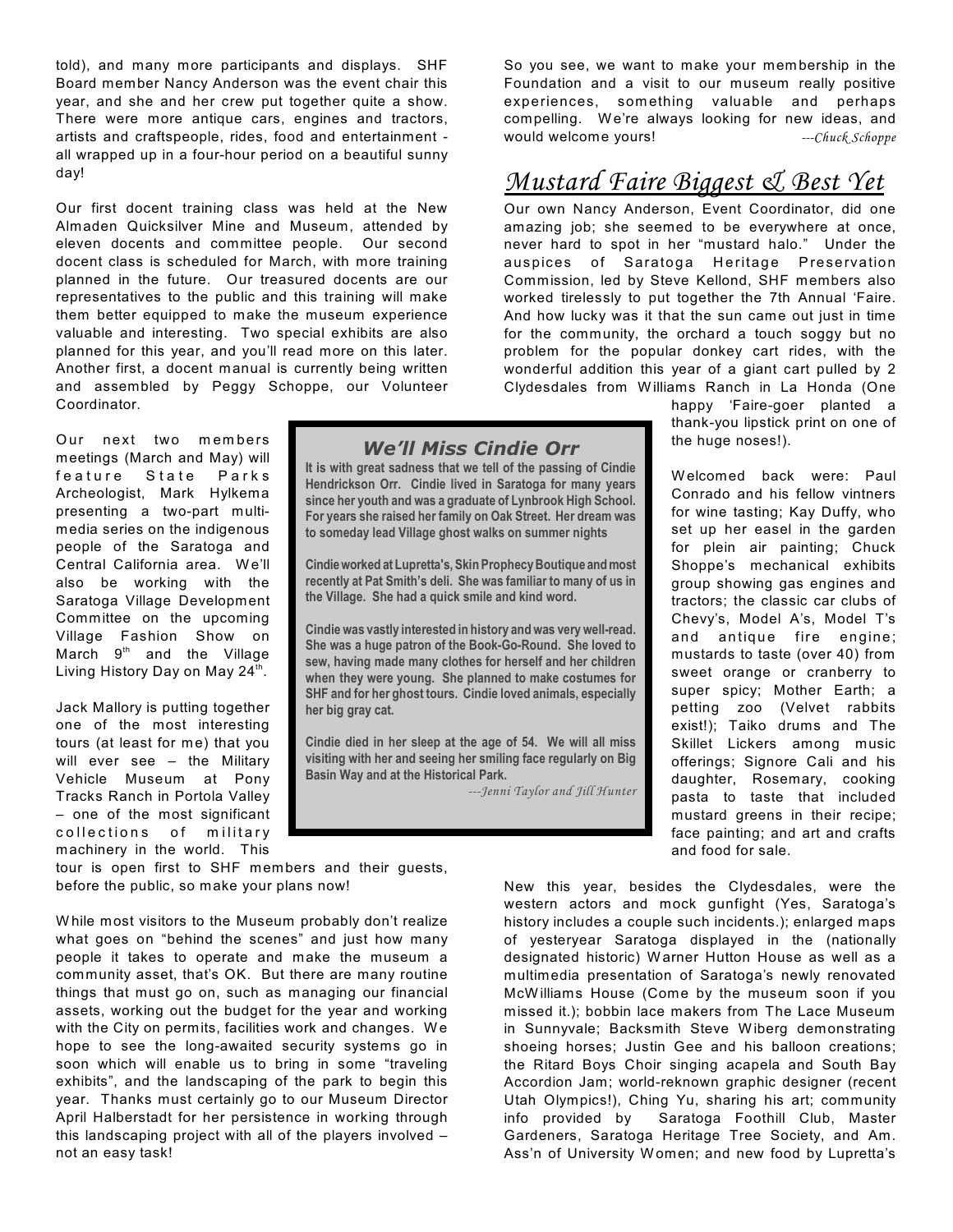Italian Deli, Org. of Chinese American Women (OCAW) and Rainbow Italian Ice (will be in grocery stores soon).

Feedback like "nice to have so many activities for children" and "wow, it's the best yet" was the norm. Approx. 2500 attendees made the "olde 'Faire" a grand success. Nancy Anderson's wish came true: "…to emphasize the beauty of uniqueness of the orchard." Many people stated they often drove by the "orchard on the corner" but never stopped to think or learn about it, even tho' it was always so lovely especially early springtime with bright yellow oxalis and mustard. More people said they'd be back next year and bring folks with them.

As the Mustard Faire has evolved (formerly the Blossom Festival, then revived as the Mustard Walk), more is anticipated: more children/schools involved, more Village merchants, more sponsorships of special offerings, old-fashioned games for all, a larger variety of food, more participation in the essay contest about "Our W onderful

Orchard" (every grade level?). W e'll keep you posted as the 8th Annual Mustard Faire nears, already scheduled for March 1, 2009. If you wish to lend a hand, contact anyone on the Saratoga Heritage Preservation Commission soon. A labor of love, we do good 'Faire.*- --Yvonne Mendy*

### *New Exhibit To Open March 7*

Health care is a hot topic today. Have you wondered what health care was like in early Saratoga? Our new exhibit will provide a glimpse into this interesting topic. We will feature items from Dr. Hogg, an early doctor in town,

and from Dr. Rossi, the last owner of the Saratoga Drug Store.

You can view prescription medical information through old ledgers, old pharmacy bottles and labels. See early equipment, including a pill roller, weights for measuring medications, medical books and more.

Did you see the photo of Dr. Hogg in his buggy, which he drove when making house calls, at the Mustard Faire presentation? You can view his buggy in the outdoor exhibit. We will have his doctor's bag in the indoor exhibit. *---Peggy Schoppe, Exhibits Chair*

*Help with Our Membership Drive*

The start of the news year means the start of our annual

membership drive. This year Gene Zambatti and his team of Bob Louden, Jim Sorden, Bob Himel, Jill Hunter and Jack Mallory are working hard with mailings to residents and friends. Their goal is to increase membership to 300.

All Foundation members are encouraged to ask their friends and neighbors to join the Saratoga Historical Foundation to help support the valuable work at the Museum. Saratoga has a long and historic role in Santa Clara Valley including the Ohlone Indians site, John Brown's family, artist Theodore W ores, Mc W illiams House, Paul Masson W inery, Actresses Olivia DeHaviland, and Joan Fountaine, and many other historic subjects . If you have not renewed yet, please send in your annual dues today. *---Jack Mallory*

# *2 Historic Tours in April and May*

The Foundation is sponsoring three private tours on historic subjects in April and May. The first two are being

hosted by our new member, Bill Cleary, a Civil W ar Enthusiast, at his home on April 28 and May 5.

Bill lives in the Montalvo area and has one of the nation's largest private Civil War collections with over 8,000 pieces. During the tours Bill will show and interpret the historical significance of his collection.

The second tour is of one of the largest and most significant collections of military tanks and related equipment in the world. Located in Portola Valley just 30 miles from Saratoga is the Military Vehicle Technology Foundation which acquires, restores, and interprets the historical significance of 20th and 21st century military vehicles. The collection includes

over 150 restored foreign and domestic tanks and related equipment. An expert docent will lead the two-hour tour.

Included in this newsletter are flyers on these two tours. They are open to members and non members so please tell your friends they are welcome but to get tickets early as we anticipate they will sell out. *--Jack Mallory*

#### *- See Enclosed Fashion Show Flyer*

I phoned Jill Hunter this afternoon to sign my wife and me up for the upcoming Saratoga Village Development Council (SVDC) Village Fashion Show scheduled for March 9th at the Foothill Club. Jill is trying to get the word out about this event and she has included a one page flyer inside this newsletter.  $-806$  Himel

#### *A Docent Bids Us Adieu*

Betty Jo Watkins, a loyal and gracious docent, will be sorely missed and difficult to replace. B.J., long-term SHF member, bade farewell to museum duties this past February.

Personally, I'll miss her cheerful and friendly phone-voice whenever I called to sign her up for a museum-duty-date! "Hello Jenni Taylor" was her ubiquitous chirrup! Whenever her day to be a docent happened to fall on one of our Work Days, Betty Jo always pitched in and cleaned, swept, and washed the glass on our exhibit cases right along with our work crew.

I'll miss you B.J.! If you change your mind, you can always call your friend Jenni Taylor.

*---Jenni Taylor*

We'll all miss Betty Jo's gracious manner and warm smile which brightened the museum when she was there.

*---Peggy Schoppe*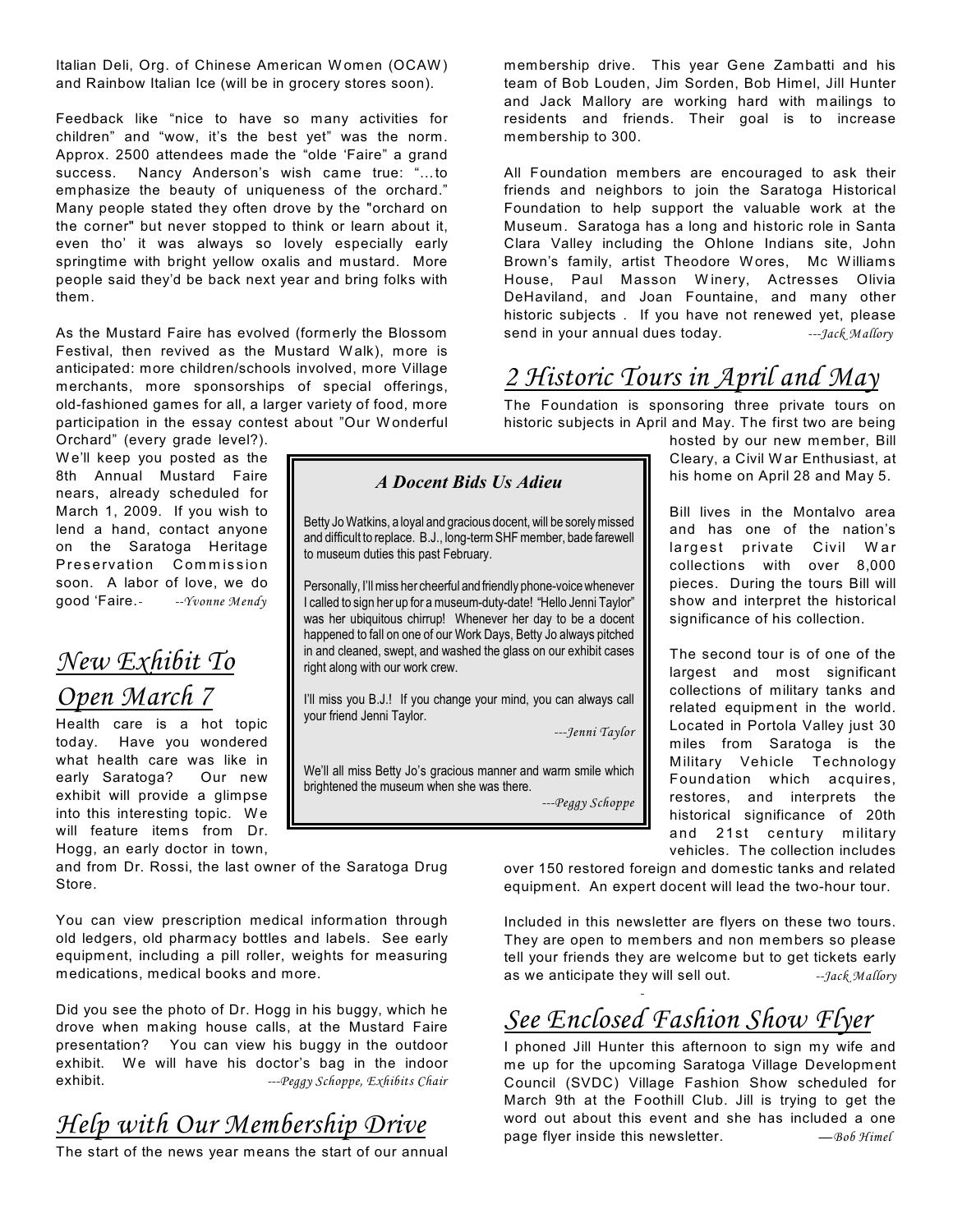### *Docent Program for 2008*

In 2008, our Docent program will experience some exciting new changes. As Volunteer Coordinator and a Museum Docent myself, I have felt the personal need for docent training. Based on my research, we seem to be the only museum that has not provided a docent training program or a docent manual in the past. Both are now underway.

I am scheduling special docent training opportunities and developing a docent manual. Our first docent training session took place in February. See Sandra and Michael W halen's article in this newsletter about our class on W omen's Fashions and New Almaden Museum tour. In March we will learn more about the Ohlone Indians. Our docent manual will be available this year, with sections on Saratoga history, museum operations, our exhibits, the McW illiams family and house, other historical information, and local points of interest. As I do each year at this time, I ask for just a few hours of your time each month by becoming a museum docent. Another one of our precious docents has retired, leaving us in need of more volunteers to fill this important need. It is a fun way to learn local history while sharing our museum and the very special McW illiams House with visitors. If you can spend one three-hour shift per month at the museum, please call our Docent Coordinator, Jenni Taylor at 741-5807 and offer the gift of your time. It's a great way to way to appreciate Saratoga and make new friends. *---Peggy Schoppe, Volunteer Coordinator* 

**Saratoga Historical Museum Post Office Box 172 Saratoga, California 95071-0172**

# *Docent Training and Tour*

On February 23 a group of docents from our museum took a fashion seminar and then a tour of the Santa Clara County Park Museum at New Almaden, in San Jose, California. The seminar was taught by the resident interpreter, Mary Berger. Ms. Berger was very well prepared to teach our group all about women's fashions from the early 1800's up through the 1880's. As a prop she had on hand a real expert, Feather Tippets, an historical clothing designer and period model. She was "all gussied up" in an 1884-1885 dress with a shelf bustle. The seminar was given in Casa Grande, a threestory brick structure which served as the manager's residence/headquarters for the New Almaden Quicksilver mine. Just as a point of fact, this mine produced more wealth than any gold or silver mine ever in California.

We all took a tour of the Mining Museum. Attached to the building is the Almaden Opera House which offered live musical events as recently as the turn of the century, eight years ago. Our competent tour guide was John Slenter. He tutored us in mercury hard rock mining. He also instructed us in the sociology of the mining community. There was a Methodist church serving the English miners who all hailed from Cornwall. This church no longer stands, having been thrice destroyed, first by wind and then by fire. After the tour/mine lecture and some buying in the gift shop, we had our bag lunches with Mary Berger in the soon to be restored parlor of Casa Grande. *---Sandra and Michael Whalen, Museum Docents*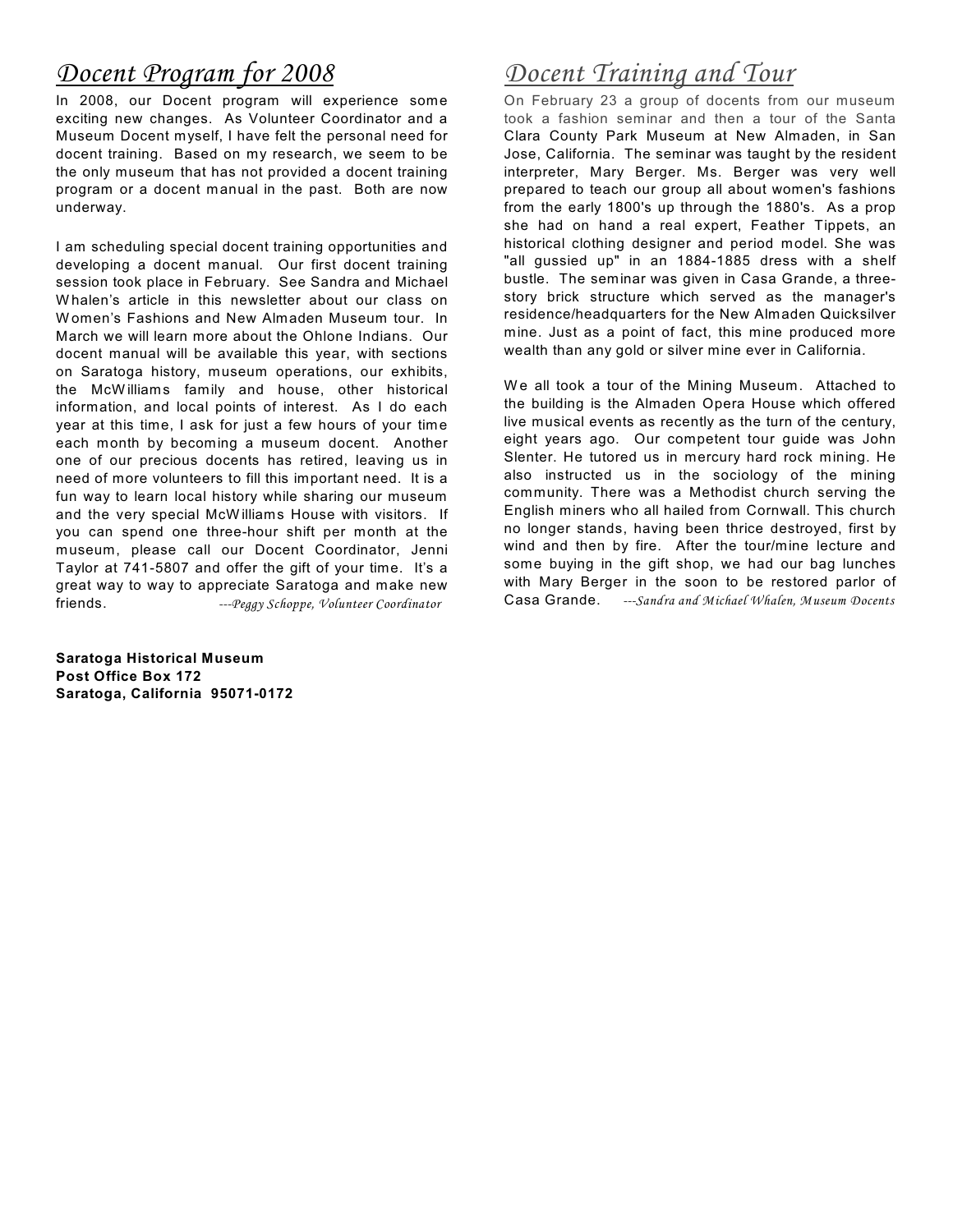

# **Civil War Memorabilia Tours**

**When:** Monday, April  $28^{th} - 3$  to 5 pm and Monday, May  $5<sup>th</sup> - 3$  to 5 pm

 **Where:** A Private Estate in Saratoga

**Purpose:** Visit the Montalvo home of Bill Cleary, businessman, educator and Civil War historian. Bill has one of the nation's largest private collections of Civil War artifacts and memorabilia, including an 1858 American flag, actual historic clothing, tools, musical instruments, model trains, weapons and dioramas of toy soldiers that detail battle scenes such as the 1863 Battle of Fredericksburg. Bill will illustrate and interpret the historical significance of his collection.

**Donation:** \$20 donation for members \$30 donation for non-members \$40 for tour and a Saratoga Museum family membership

 **ALL DONATIONS ARE TAX DEDUCTIBLE** 

**Contact:** Make checks payable to the Saratoga Historical Foundation (include your email,





 phone number and address) and mail to: Bob Himel, PO Box 172, Saratoga, CA 95071. Specify the tour date you want. Directions will accompany your ticket(s). For more informa tion, contact Bob at [roberthimel@comcast.net](mailto:roberthimel@comcast.net) or telephone him at: 408-867-9727

 **Limitations:** Each tour is limited to 20 people